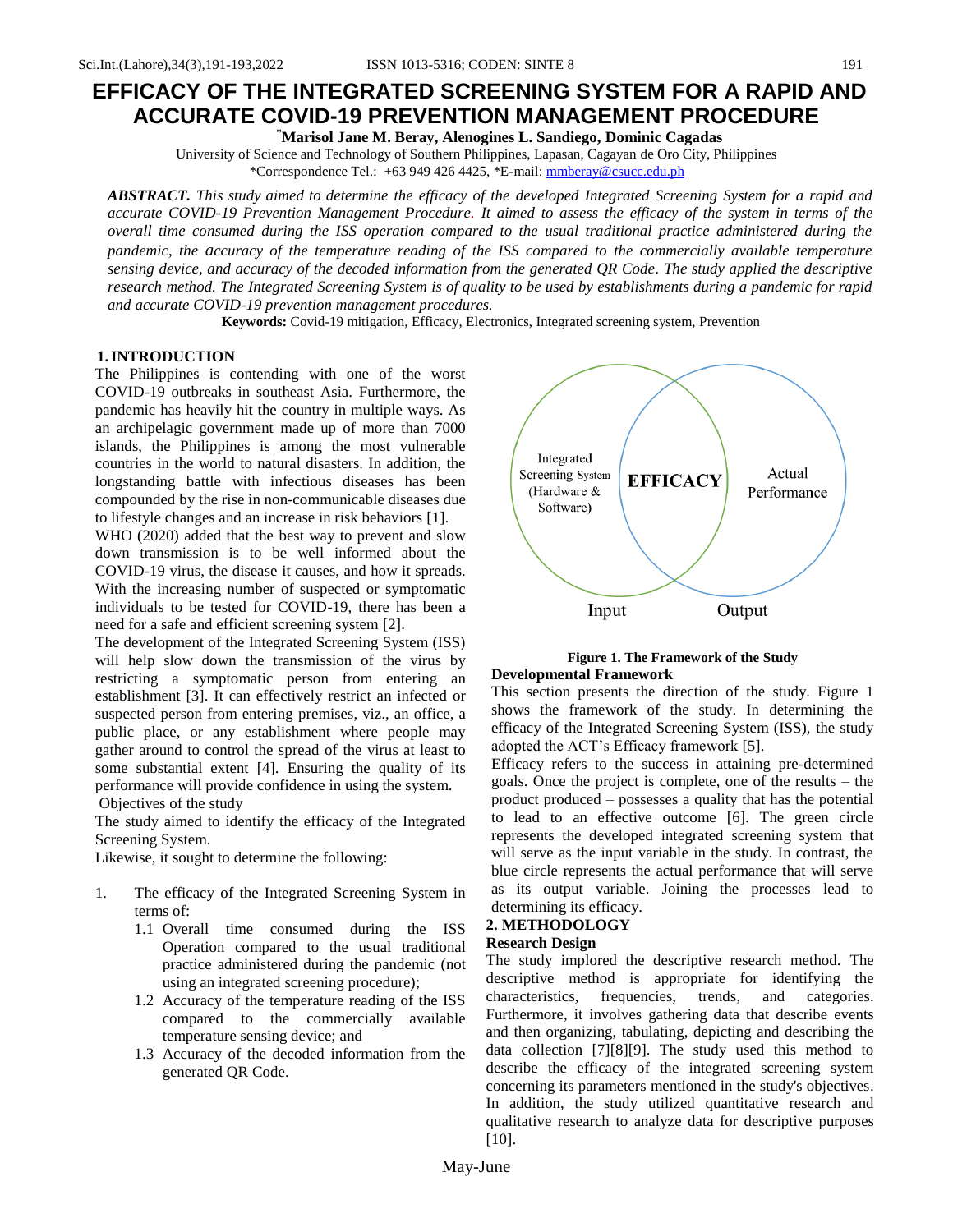# **3. RESULTS AND DISCUSSION**

#### **The Efficacy of the Integrated Screening System**

The study conducted several simulations and actual experiences of the ISS to evaluate its efficacy.

| Table 1. Overall time consumed during the ISS Operation |
|---------------------------------------------------------|
| compared to the usual traditional practice administered |
| during the pandemic (not using an integrated screening  |
| system)                                                 |

|  | No. of<br>experience on<br>the ISS | <b>Time</b><br>Covered (s)<br>of ISS | <b>Usual Practice</b>     |  |  |  |
|--|------------------------------------|--------------------------------------|---------------------------|--|--|--|
|  |                                    | 30 seconds                           | $25 - 30$ seconds (with   |  |  |  |
|  | 2                                  | 12 seconds                           | human intervention)       |  |  |  |
|  | $\mathcal{R}$                      | 20 seconds                           | Temperature Check $-5$    |  |  |  |
|  | 4                                  | 12 seconds                           | seconds                   |  |  |  |
|  | 5                                  | 12 seconds                           | $Alcohol - 5 seconds$     |  |  |  |
|  | 6                                  | 12 seconds                           | Manual Writing for        |  |  |  |
|  | 7                                  | 12 seconds                           | Contact Tracing $-10$     |  |  |  |
|  | 8                                  | 18 seconds                           | seconds or $OR Code - 5$  |  |  |  |
|  | 9                                  | 12 seconds                           | seconds                   |  |  |  |
|  | 10                                 | 12 seconds                           | Present ID / Vaccine Card |  |  |  |
|  | 11                                 | 12 seconds                           | $-5$ seconds              |  |  |  |
|  |                                    |                                      |                           |  |  |  |

#### **Average Time: 14.09 seconds**

Table 1 showed the overall time consumed during the ISS operation, including facial recognition, QR code scanning for contact tracing, temperature reading, and automatic alcohol dispensing, compared to the usual traditional practice administered during the pandemic. The results revealed that the Integrated Screening System only takes an average time of 14.09 seconds compared to the regular practice done by the business establishments with a human intervention covering  $25 - 30$  seconds which implied that the Integrated Screening System provided the shortest time of the process. The result is a good indication for the rapid identification of the symptomatic COVID19 patients, isolation of cases, and appropriate contacts to reduce the onward spread and understand critical risks and modes of transmission [11]. Meanwhile, the 30 seconds record is caused by the difficulty of the participant of the study to present the QR code in the camera for scanning, which is an uncontrolled variable of the integrated screening system.



#### **Figure 2. Accuracy of the temperature reading of the ISS compared to the commercially available temperature sensing device**

Figure 2 above presented the accuracy of the temperature reading of the ISS compared to the commercially available temperature sensing device. The blue line represents the Integrated Screening System, while the orange line represents the commercially available temperature reading device. The study took temperature readings in Degree Celsius (℃). After a series of simulations and calibration, as shown above, the ISS provided temperature reading results of  $0.1 - 0.2$  reading difference compared to the commercially available temperature reading device, which implied that the ISS could produce close to accurate temperature readings.

| Table 2. Checklist Analysis of the accuracy of the actual QR |
|--------------------------------------------------------------|
| code scanning of the Integrated Screening System             |

| No. of actual<br><b>QR</b> Code<br><b>Scanning of</b><br>the ISS | $\rightarrow$<br>ರ<br><b>Detects QR</b><br>Code | Decoded the<br>right<br>information | ెలా<br><b>Remarks</b> |
|------------------------------------------------------------------|-------------------------------------------------|-------------------------------------|-----------------------|
|                                                                  |                                                 | $\checkmark$                        | Accurate              |
| 2                                                                |                                                 |                                     | Accurate              |
| 3                                                                | $\checkmark$                                    | $\checkmark$                        | Accurate              |
| $\overline{4}$                                                   |                                                 | $\checkmark$                        | Accurate              |
| 5                                                                | $\sqrt{}$                                       | $\checkmark$                        | Accurate              |
| 6                                                                |                                                 | $\checkmark$                        | Accurate              |
| 7                                                                | $\checkmark$                                    | $\checkmark$                        | Accurate              |
| 8                                                                |                                                 | $\checkmark$                        | Accurate              |
| 9                                                                | $\checkmark$                                    | $\checkmark$                        | Accurate              |
| 10                                                               |                                                 |                                     | Accurate              |
| 11                                                               |                                                 |                                     | Accurate              |

Table 2 illustrated the checklist analysis [12][13] of the accuracy of the actual QR code scanning of the Integrated Screening System. The data revealed that the system generated accurate results after eleven (11) precise QR code readings [14], which implied that the ISS is accurate. The study supported a screenshot of the actual reading of the ISS for the study, see figure 3.



**Figure 3. The screenshot of the actual QR code scanning of the Integrated Screening System**

## **4. CONCLUSION AND RECOMMENDATION Conclusion**

Based on the study results, the integrated screening system's efficacy broken down into different parameters delivered good results, which showed that the system had met the expected quality. The integrated screening system is of quality to be used by establishments during a pandemic for rapid and accurate COVID-19 prevention management procedures.